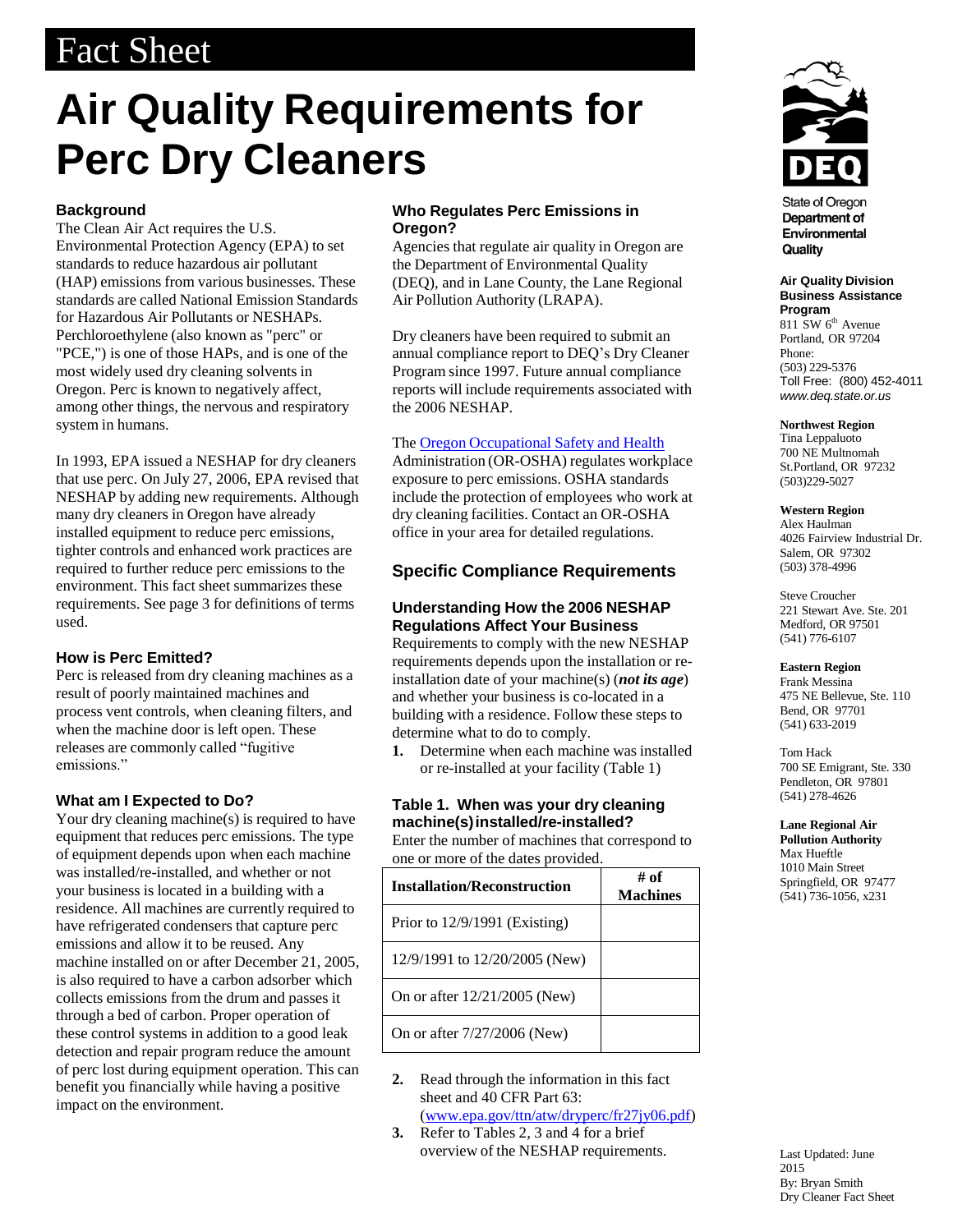#### **Equipment Requirements**

Any machine installed/re-installed **on or after 12/21/2005**, regardless of its location, must be equipped with a "non-vented" carbon adsorber (CA) in addition to the refrigerated condenser (RC). For more information see Table 2

Any machine installed/re-installed **from 12/22/2005 to 7/12/2006 and located in a building with a residence** must be equipped with a "non-vented" CA in addition to an RC, AND enclosed within a vapor barrier. For more information see Table 3.

Dry cleaning machines installed/re-installed **prior to 12/21/2005** have no new equipment requirements.

#### **Alternative Monitoring**

Typically temperature readings are used to monitor whether equipment is in compliance with the standard. As an alternative, pressure gauges can be used if present and in good working order. Take the high and low pressures during the drying cycle. Pressure readings must be within the range specified in your manufacturer's operating instructions. DEQ recommends you use the monitoring method you are most comfortable with. For more information see Table 4.

#### **Monitoring Requirements**

Any CAs installed on equipment before September 22, 1993, must be monitored using a colorimetric tube to determine the concentration of perc vapors coming from the machine. Sampling must be done through a sampling port in the machine stack. For details on how to monitor and where to construct the sampling port, see Table 4.

### **Reporting Requirements**

#### **Notification of compliance status**

Must be signed by a responsible person (owner, partner, etc) and submitted to DEQ no later than **July 28, 2008**. The notification must include:

- Name, address and physical location of the dry cleaning facility
- A statement indicating whether or not you are located in a building with a residence (even if vacant at the time of notification)
- A statement indicating whether or not you are located in a building with no other tenants, leased space or owner occupants
- Your yearly perc consumption
- A statement indicating whether or not you are in compliance with all applicable requirements of the NESHAP
- Verification that information submitted is true and accurate.

#### **Monitoring of Control Equipment**

Table 4 below outlines the monitoring requirements for your control equipment based on the applicable installation/re-installation date. Refer to Tables 2 and 3 for all other requirements that apply to your equipment.

#### **Leak Detection and Repair Requirements**

Using a halogenated leak detector, perform weekly leak checks during normal operations while the machine is running and record the results. Refer to your DEQ compliance calendar for the list of items you are required to leak check. Remember, if any leaks are detected, you must repair them within 24 hours, or order any replacement parts as necessary within two working days after the leak is found and install parts within five working days after they are received.

#### **Work Practices**

- Store all perc and perc waste in sealed containers.
- Keep machine door open only as necessary.
- Drain cartridge filters a minimum of 24 hours in housing (or other sealed container) before removing them from your facility.
- Operate and maintain all dry-cleaning and emission control equipment according to manufacturers'instructions.

#### **Records Maintenance**

The following information must be maintained on site for a period of five years:

- Annual Hazardous Waste and Air Quality Compliance Reports
- Refrigerated condenser and carbon adsorber monitoring data
- A log of weekly leak detection inspections and documentation of any leaks and repairs
- Amount of perc purchased during the past 12 months, calculated each month. Record zero if no perc was purchased within the month
- Operation and maintenance manuals for all dry cleaning and emission control equipment *(Hint: use your compliance calendar to help track your records)*

#### **Annual Compliance Reports**

An Annual **Hazardous Waste and Air Quality Compliance Report** must be submitted to DEQ no later than **March 1 of each year**. DEQ provides reporting forms via mail and the internet. Required information includes:

- Yearly perc consumption
- Leak detection reporting and repair records
- Proof that work practice requirements have been met
- Signature of a responsible person

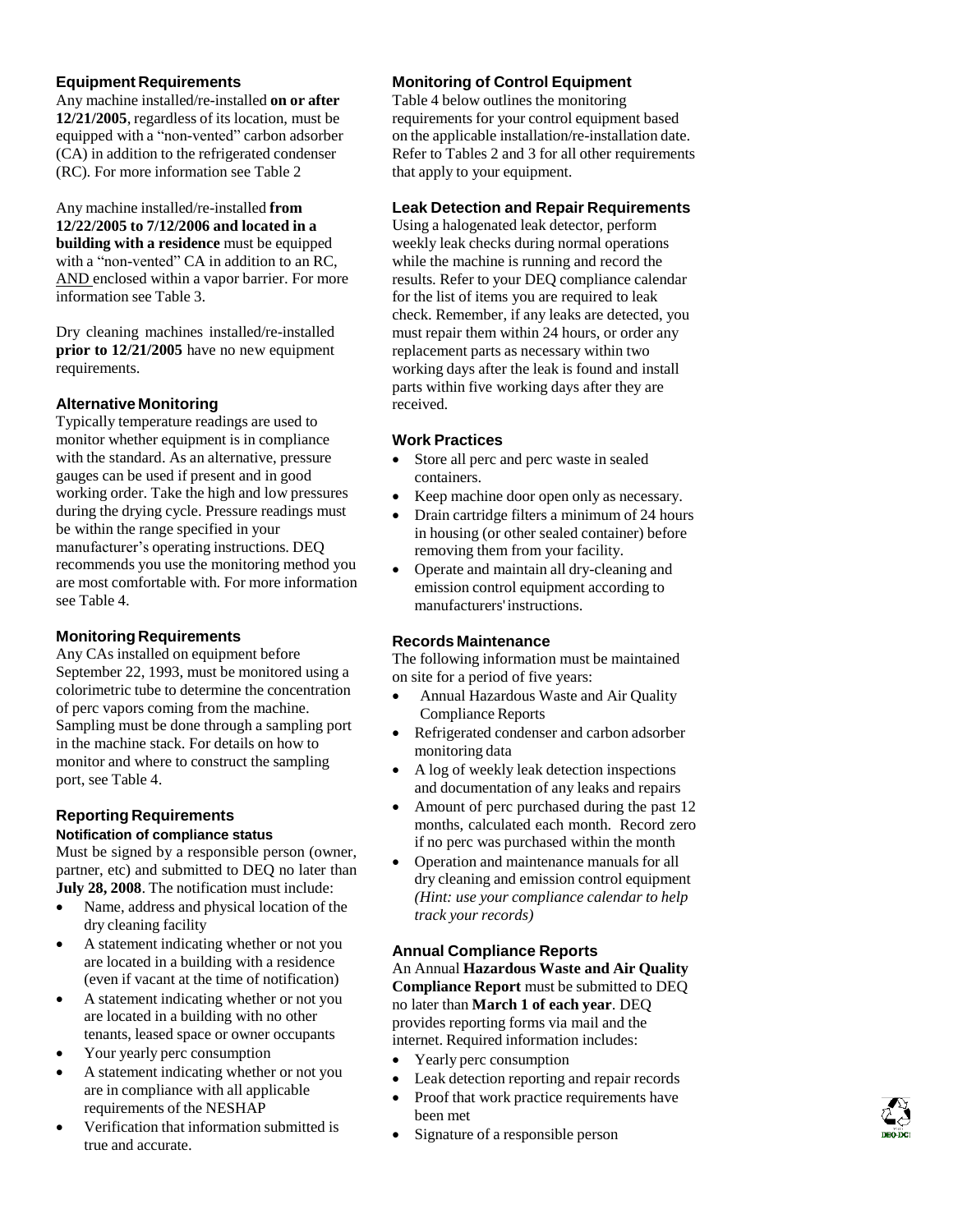| Table 2                                                        | <b>Dry Cleaner Requirements</b>                                                                                                                                                                                               |                                                                             |                                                                                                                                                                                                             |                                                                                                |  |
|----------------------------------------------------------------|-------------------------------------------------------------------------------------------------------------------------------------------------------------------------------------------------------------------------------|-----------------------------------------------------------------------------|-------------------------------------------------------------------------------------------------------------------------------------------------------------------------------------------------------------|------------------------------------------------------------------------------------------------|--|
|                                                                | <b>Installation/Reconstruction Date of Dry Cleaning</b>                                                                                                                                                                       |                                                                             |                                                                                                                                                                                                             |                                                                                                |  |
|                                                                | <b>Existing</b><br><b>Sources</b>                                                                                                                                                                                             | <b>New Sources</b>                                                          |                                                                                                                                                                                                             |                                                                                                |  |
| <b>Requirements</b>                                            | Prior to<br>12/9/1991                                                                                                                                                                                                         | 12/9/1991 to<br>12/20/2005                                                  | <b>On or After</b><br>12/21/2005                                                                                                                                                                            | On or After<br><b>July 27, 2006</b>                                                            |  |
| <b>Process Vent</b><br><b>Controls</b>                         | Refrigerated<br>Condenser (RC)<br>or<br>Carbon<br>Adsorber (CA)-<br>Vented                                                                                                                                                    | RC required.<br>Vented CA<br>with RC ok if<br>installed before<br>9/22/1993 | RC AND "Non-vented" CA required<br>"Non-vented": means thatair-gas-vapor<br>stream inside drum must pass through CA<br>before door is opened.<br>Required by July 27, 2006 or immediately<br>upon start-up. | RC AND "Non-vented"<br>CA required by July 27,<br>2006, or upon startup<br>whichever is later. |  |
| Monitoring/<br><b>Repair</b>                                   | Monitor and test RC and CA as<br>required (see Table 4)                                                                                                                                                                       |                                                                             | Monitor & test RC & CA as required                                                                                                                                                                          | (see Table 4)                                                                                  |  |
|                                                                | Weekly leak inspection using a halogenated leak detector while in operation (required by DEQ).                                                                                                                                |                                                                             |                                                                                                                                                                                                             |                                                                                                |  |
|                                                                | Repair leaks within 24 hrs. Initiate parts orders within 2 days. Install parts within 5 days after receipt                                                                                                                    |                                                                             |                                                                                                                                                                                                             |                                                                                                |  |
| Operation/<br><b>Maintenance</b><br>(Refer also to<br>Table 4) | If CA present desorb according to<br>Desorb CA according to manufacturer's specifications<br>manufacturer's specifications                                                                                                    |                                                                             |                                                                                                                                                                                                             |                                                                                                |  |
|                                                                | Operate & maintain equipment according to manufacturer's specifications—Keep manuals on site.                                                                                                                                 |                                                                             |                                                                                                                                                                                                             |                                                                                                |  |
|                                                                | When RC present or required:<br>Prevent perc vapor from venting to the atmosphere while drum is rotating.                                                                                                                     |                                                                             |                                                                                                                                                                                                             |                                                                                                |  |
|                                                                | Drain cartridge filters for minimum of 24 hrs in housing or sealed container before removal from facility                                                                                                                     |                                                                             |                                                                                                                                                                                                             |                                                                                                |  |
| <b>Reporting</b>                                               | Initial notification and current notification of compliance status for all dry cleaners due:<br><b>July 28, 2008</b>                                                                                                          |                                                                             |                                                                                                                                                                                                             |                                                                                                |  |
| <b>Fugitive</b><br><b>Controls</b>                             | Keep door open only as necessary                                                                                                                                                                                              |                                                                             |                                                                                                                                                                                                             |                                                                                                |  |
|                                                                | Store perc waste in leak tight containers                                                                                                                                                                                     |                                                                             |                                                                                                                                                                                                             |                                                                                                |  |
| Recordkeeping                                                  | Log monthly perc purchases<br>$\bullet$<br>Keep annual perc receipts & logs for 5 yrs<br>$\bullet$<br>Keep Leak detection and repair records on site<br>$\bullet$<br>Keep monitoring results for RC & CA on site<br>$\bullet$ |                                                                             |                                                                                                                                                                                                             |                                                                                                |  |

#### **Definition of Terms**

**Carbon Adsorber (CA):** System that captures perc by passing the air-perc stream through a bed of activated carbon. Often referred to as a "sniffer."

**Desorbtion:** Regeneration of the activated carbon bed by removing the perc absorbed on the carbon during the dry cleaning cycle.

**Co-located with a Residence:** Business located in the same building, dwelling or housing unit in which people live, except for short-term housing occupied by the same person for a period of less than 180 days (such as a hotel room).

**Dry-To-Dry machine:** An all-in-one closed looped dry cleaning system in which washing and drying are performed in the same machine and perc is recycled for re-use.

**Fugitive Emissions:** Releases of perc that cannot reasonably be vented through a process vent control or similar device. For example: leaks from faulty hose or pipe fittings and equipment parts.

**Halogenated Leak Detector:** Device for detecting leaks of halogenated solvents. This includes perc from your machine and Freon from your refrigerated condenser.

**Process Vent Controls:** Devices used to control emissions from a vent, stack, drum or similar mechanism.

**Refrigerated Condenser:** System that condenses perc by cooling the air-perc stream. Often referred to as a "chiller."